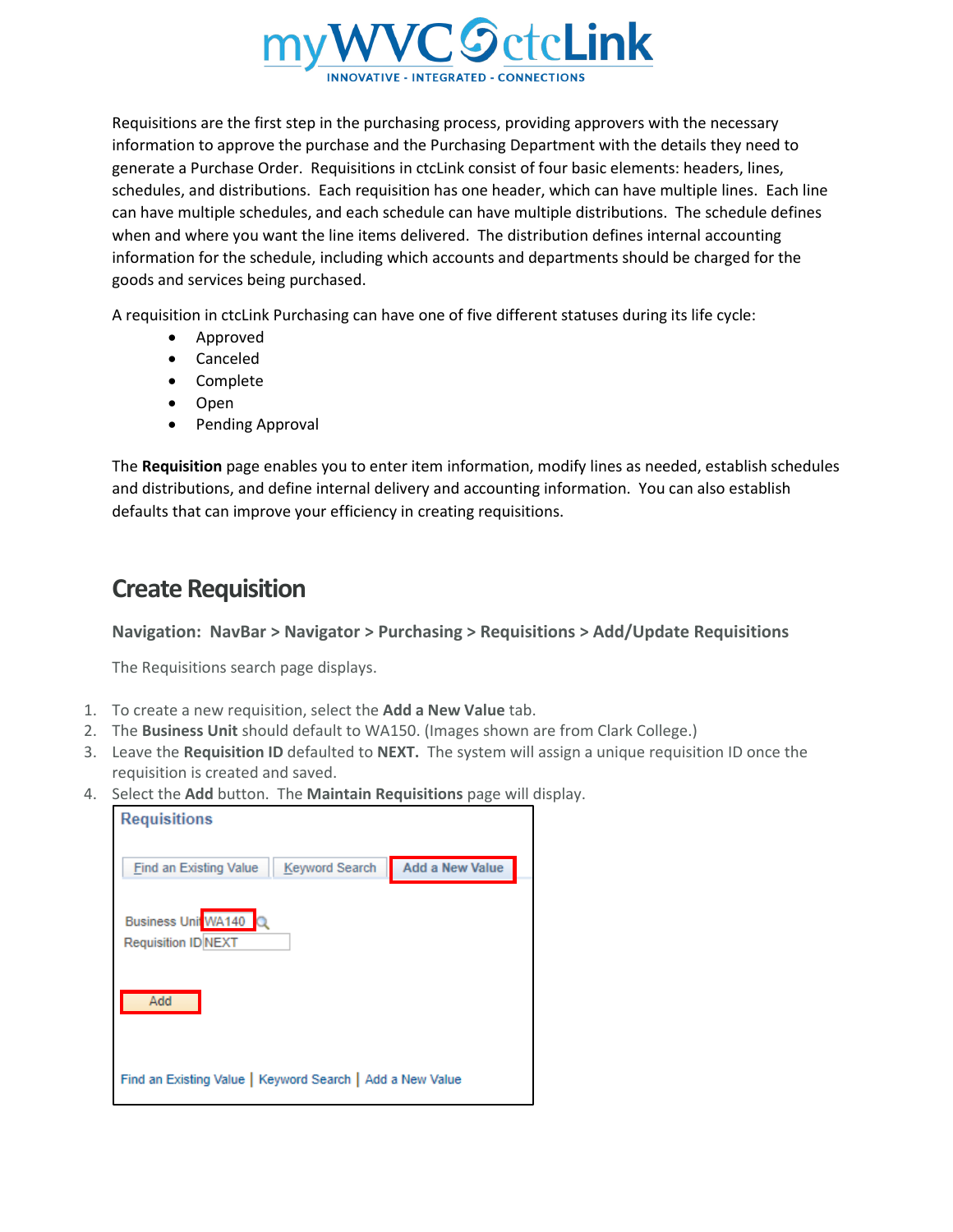- 5. In the **Requisition Name** field, enter the department abbreviation (such as NURS for Nursing) and a short description that will help quickly identify the purpose of the requisition. This field displays for approvers and will be useful when searching for requisitions in the future.
- 6. Under the **Header** section, the **Requester** field displays the ID of the person logged into the system and entering the requisition.
- 7. The **Requisition Date** will default to the current system date, but you can change it if needed.
- 8. The **Origin** field should default to ONL, indicating the requisition is being generated online.
- 9. The **Currency Code** field should default to USD.
- 10. The **Accounting Date** will also default to the current system date. This field determines the open period or allowable open date range for budget checking a requisition. If the requisition's accounting date falls before or after the open period date range, the system provides a message or warning to prevent you from running budget checking.
- 11. The **Requisition Defaults** link can be used to improve efficiency for multi-line purchase requisitions by eliminating the need to re-enter chartfield details and other information required for each line. The information entered through this link will default to all lines entered on that purchase requisition. Please review the steps under the **Details** section below to understand the significance of each field included in the defaults.

| <b>Maintain Requisitions</b>                                                                                                               |                                                                                                 |                              |
|--------------------------------------------------------------------------------------------------------------------------------------------|-------------------------------------------------------------------------------------------------|------------------------------|
| Requisition                                                                                                                                |                                                                                                 |                              |
| <b>Business Unit WA140</b><br><b>Requisition ID NEXT</b>                                                                                   | Budget Status Not Chk'd                                                                         | ✔<br>Status Open             |
| Requisition Name ctcLink \ GoLive Refreshments                                                                                             | Copy From                                                                                       | Hold From Further Processing |
| Header $(2)$<br>┯                                                                                                                          |                                                                                                 |                              |
| *Requester 10101<br>*Requisition Date 11/01/2019<br><b>B1</b><br>Origin <sup>ONL</sup><br>*Currency Code USD<br>Accounting Date 11/01/2019 | <b>Tanya Kerr</b><br>Requester Info<br>On Line Entry<br><b>Dollar</b>                           |                              |
| <b>Requisition Defaults</b><br><b>Requisition Activities</b>                                                                               | Amount Summary (?)<br><b>Add Comments</b><br><b>Add Request Document</b><br><b>Total Amount</b> | 0.00<br><b>USD</b>           |

- 12. Select the **Add Comments** link, and the **Header Comments** section will display
- 13. In the **Comments** section, enter the employee name and mailstop that the goods should be delivered to along with any other special delivery instructions.
- 14. Check the **Send to Supplier** checkbox. This enables the information entered in the comments section to be printed on the purchase order after it is created.
- 15. If there is a quote or other scanned documentation that needs to be submitted with the requisition, it can be attached by selecting the **Attach** button. You will be prompted to browse to the location where the attachment saved and then upload that document. Attachments will be viewable by approvers and the Purchasing Department.
- 16. Select the **OK** button to return to the **Maintain Requisitions** page.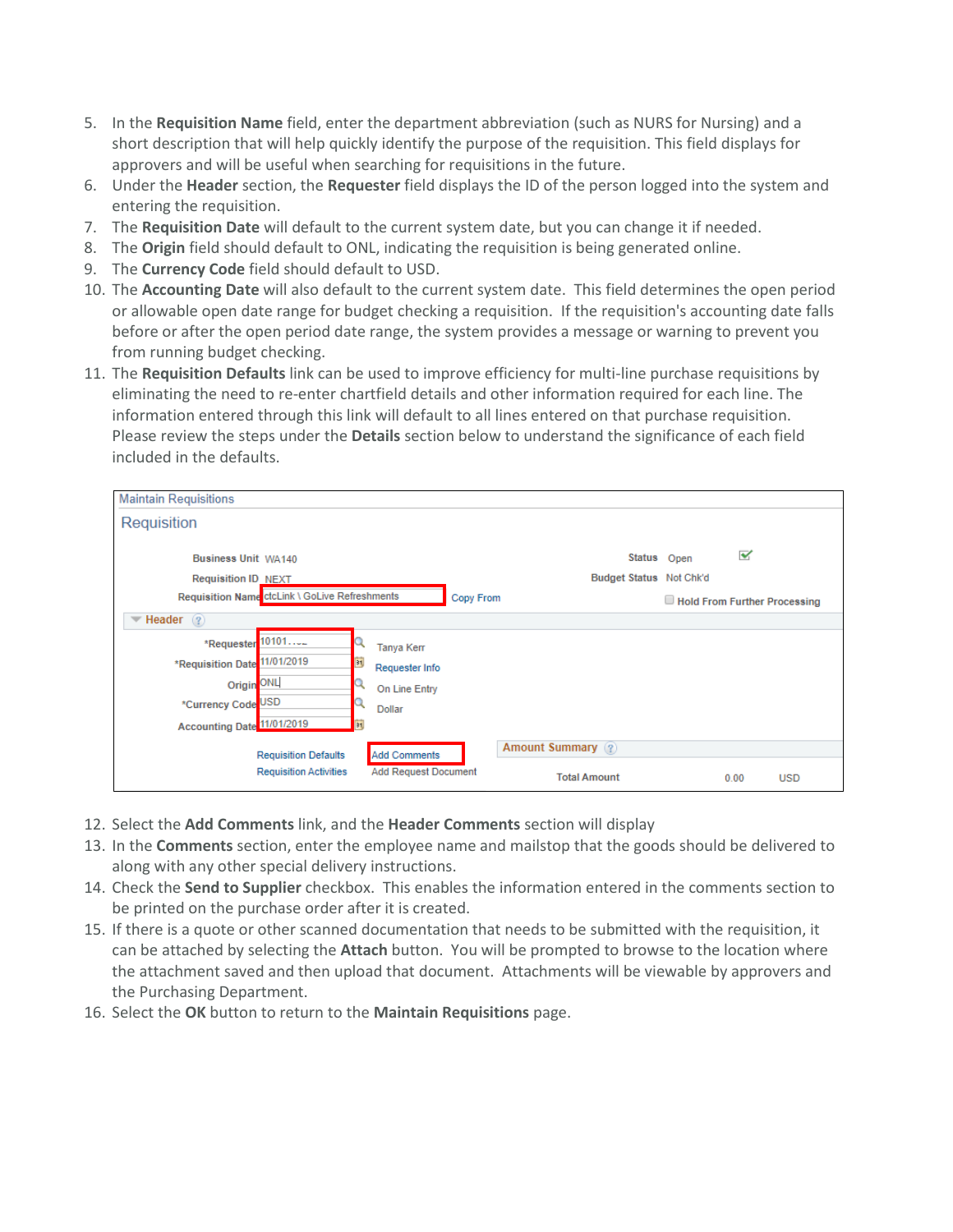| <b>Header Comments</b>                                                                  |                                                               | ×    |
|-----------------------------------------------------------------------------------------|---------------------------------------------------------------|------|
|                                                                                         |                                                               | Help |
| Business Unit WA140                                                                     | Requisition Date 11/01/2019                                   |      |
| <b>Requisition ID NEXT</b>                                                              | Status Open                                                   |      |
| *Sort Method Comment Time Stamp<br>$\boldsymbol{\mathrm{v}}$                            | Sort<br>*Sort Sequence Ascending<br>$\boldsymbol{\mathrm{v}}$ |      |
| <b>Comments</b>                                                                         | Find   View All<br>First (4) 1 of 1 (b) Last                  |      |
| <b>Use Standard Comments</b>                                                            | Inactivate<br><b>Comment Status</b> Active                    | $+$  |
| SUSAN MAXWELL \ BRD 120                                                                 | 四彩                                                            |      |
| Send to Supplier<br>Show at Receipt<br>Approval Justification<br>$\Box$ Show at Voucher |                                                               |      |
| <b>Associated Document</b>                                                              |                                                               |      |
| <b>Attachment</b>                                                                       | Attach<br><b>View</b><br><b>Delete</b><br>$\Box$ Email        |      |
| From -> REQ WA140-NEXT                                                                  |                                                               |      |
| <b>OK</b><br><b>Refresh</b><br>Cancel                                                   |                                                               |      |

17. The **Add Items From** section contains four links to functions that are not currently being utilized, so this section should be ignored.

| <b>Add Items From</b><br>$^{2}$ |                       |                 |
|---------------------------------|-----------------------|-----------------|
|                                 | <b>Purchasing Kit</b> | Catalog         |
|                                 | <b>Item Search</b>    | Requester Items |

- 18. Go to the Requisition **Line** subsection and select the **Details** tab. Selecting the **Details icon** provides separate screen where you can more easily review the line information from the various tabs AFTER it has been entered. This page can't be used to enter all of the necessary line information.
- 19. The **Item** field should be left blank. This field is NOT used for the vendor's item number or SKU. This is a globally configured field that is not user friendly and contains information that does not need to be entered at the requisition stage.
- 20. The **Description** field should be used to enter the vendor item numbers, part numbers, model numbers or SKU if known, or a brief description of the item. This field has a 254 character limit. Please use the

**Thought Bubble icon C** to enter the vendor information and a description of the item along with any additional information that needs to be communicated to Purchasing.

- 21. Enter the desired amount into the **Quantity** field.
- 22. The **UOM** field is required and allows you to select the appropriate unit of measure for the line.
- 23. Enter the **Category** code that most closely aligns with the item being purchased. Selecting the magnifying glass will allow you to search either by the Category ID or by the Description. Changing the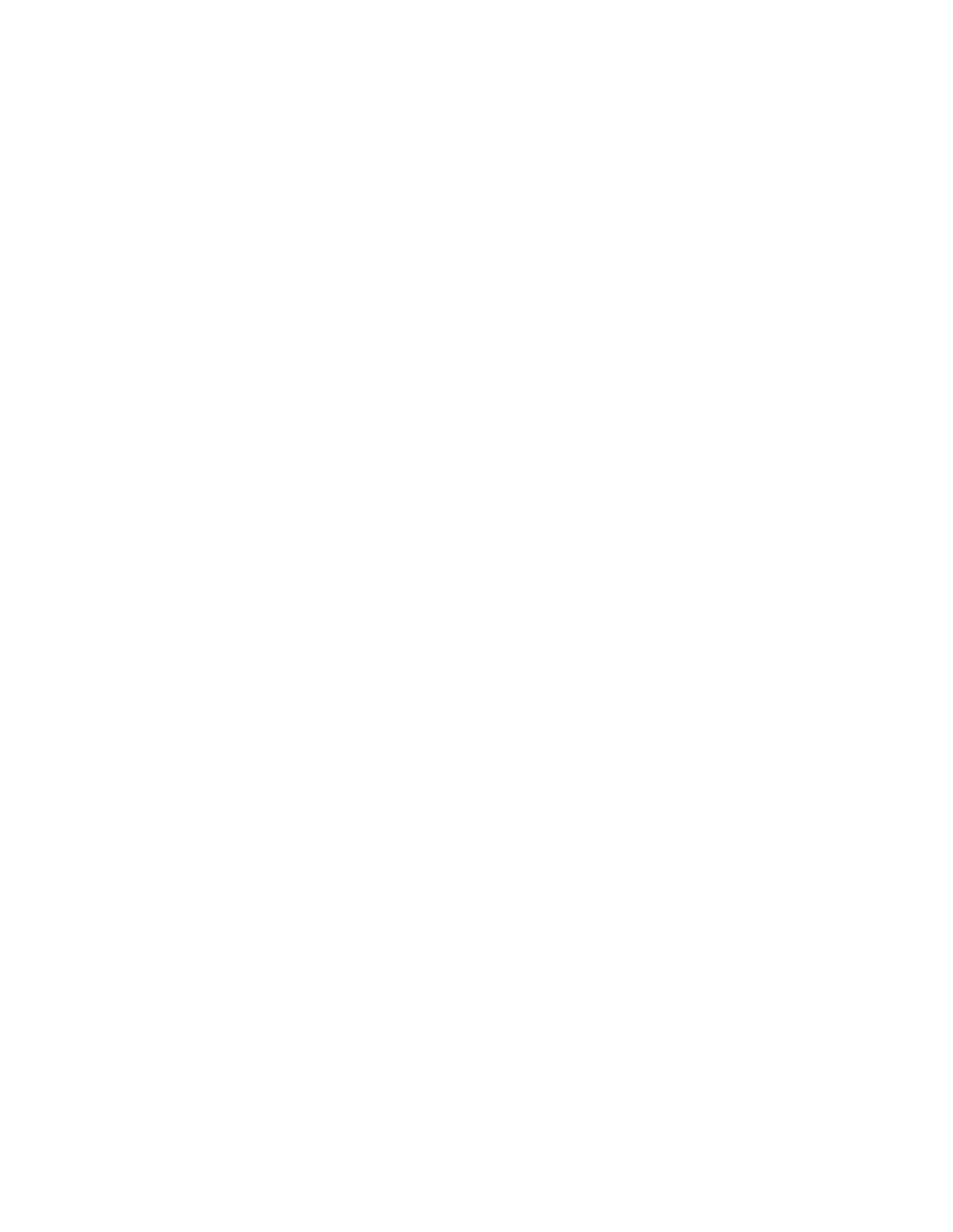|               | <b>Maintain Requisitions</b>                     |             |                  |                |                             |                             |                              |                      |                                   |                        |                 |            |                         |            |
|---------------|--------------------------------------------------|-------------|------------------|----------------|-----------------------------|-----------------------------|------------------------------|----------------------|-----------------------------------|------------------------|-----------------|------------|-------------------------|------------|
|               | Schedule                                         |             |                  |                |                             |                             |                              |                      |                                   |                        |                 |            |                         |            |
|               | <b>Business Unit</b>                             |             | <b>WA140</b>     |                |                             | Requisition Date 11/01/2019 |                              |                      |                                   |                        |                 |            |                         |            |
|               | <b>Requisition ID</b>                            |             | 0000000038       |                |                             | <b>Status</b> Pending       |                              |                      |                                   |                        |                 |            |                         |            |
|               | Return to Main Page                              |             |                  |                |                             |                             |                              |                      |                                   |                        |                 |            |                         |            |
| Line          |                                                  |             |                  |                |                             |                             |                              |                      |                                   |                        | Find   View All |            | First 1 of 1 D Last     |            |
|               | Item                                             |             |                  |                | Costco candy, fruit, etc.   |                             | Quantity                     | 1.0000               | <b>Batch</b><br>Lot               | <b>Merchandise Amt</b> |                 |            | 504.13                  | <b>USD</b> |
|               | <b>Schedule</b>                                  |             |                  |                |                             |                             |                              |                      | Personalize   Find   View All   4 |                        |                 |            | First 1 of 1 D Last     |            |
|               | <b>Details</b>                                   | $\boxed{=}$ |                  |                |                             |                             |                              |                      |                                   |                        |                 |            |                         |            |
|               | <b>Sched</b>                                     |             | *Ship To         |                | Quantity                    | Price                       | <b>Merchandise</b><br>Amount | Due Date             | <b>Attention To</b>               |                        | <b>Status</b>   |            |                         |            |
|               |                                                  | ▛           | PO000(Q          | $\mathbb{R}^*$ | 1.0000                      | 504.13000                   |                              | 504.13 10/26/2019  司 | <b>Tanya Kerr</b>                 | 最<br>US)               | ctive           | Δ          | $+$ $-$                 |            |
| <b>B</b> Save | <b>Add Ship To Comments</b><br>llat <sup>*</sup> |             | Return to Search |                | F Notify<br>$\odot$ Refresh |                             |                              |                      |                                   |                        |                 | $\Box$ Add | <b>四</b> Update/Display |            |

Select the **Distribution Icon** button on right hand side.

- The Distribution page is where you will enter the necessary budget information to determine how and where the cost of item will be charged. The Distribute By field will default to amount but can be changed to quantity if appropriate. This is only relevant if the cost of the line item is being allocated between multiple budget accounts.
	- K The Percent field allows you to allocate the line item expense to multiple budget accounts. The sum of the line distribution percentages must equal 100 percent.
	- K There are seven required fields on the Chartfields Tab:
		- GL Unit must always be set to WA10
		- Account e ne t et peo e pen e n ep ce t eo u o ect co e Ao A o p e  $\mathsf{e}$
		- Oper Unit must always be set to 710
		- Fund generally the same except for fund 101 which is now Fund 001 and Appropriation 101
		- $\bullet$  Dept-ep ce te nt eo u et nu  $\epsilon$
		- Class replaces the Program in the old budget number
		- State Purpose this field is mandated by the state to track IT-related purchases. You must select Y/N.

\*\*Tip - you can enter the chartfield information on the Requisition Defaults page available under the Header section at the top of the PO. Doing that will then default that information to ALL lines of the requisition. If you do have different budget information for each line, then you will need to make sure it is entered separately.

37. You do not need to enter any additional information on the Details, Asset Information or Budget Information tabs.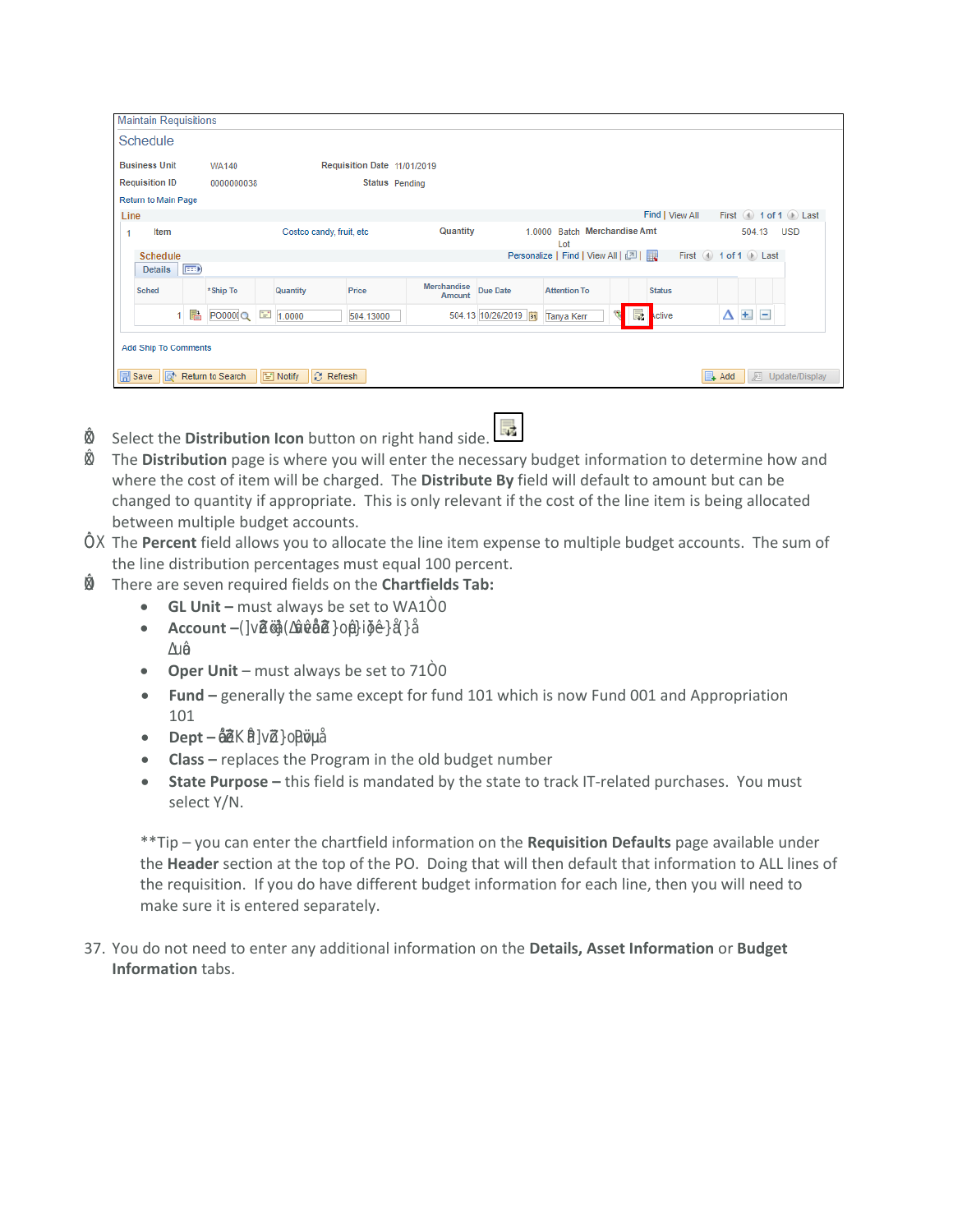| <b>Distribution Details</b>                                                     |                                |                                   |                 |               |                           |          |                  |                                                     |
|---------------------------------------------------------------------------------|--------------------------------|-----------------------------------|-----------------|---------------|---------------------------|----------|------------------|-----------------------------------------------------|
|                                                                                 |                                |                                   |                 |               |                           |          |                  |                                                     |
| <b>Maintain Requisitions</b>                                                    |                                |                                   |                 |               |                           |          |                  |                                                     |
| <b>Distribution</b>                                                             |                                |                                   |                 |               |                           |          |                  |                                                     |
| <b>Requisition ID NEXT</b>                                                      | Item                           | Costco candy, fruit, etc          |                 |               |                           |          |                  |                                                     |
| Line -                                                                          | Status Active                  |                                   |                 |               |                           |          |                  |                                                     |
| Schedule 1                                                                      |                                |                                   |                 |               |                           |          |                  |                                                     |
| Ship To PO00000001<br>$140 - CR$                                                | Quantity                       | 1.0000 LOT                        |                 |               |                           |          |                  |                                                     |
| *Distribute By Quantity                                                         | <b>Open Quantity</b>           | 1.0000                            |                 |               |                           |          |                  |                                                     |
| *Liquidate By Amount                                                            | <b>Merchandise Amt</b>         | 504.13 USD                        |                 |               |                           |          |                  |                                                     |
| SpeedChart<br>Q Multi-SpeedCharts                                               |                                |                                   |                 |               |                           |          |                  |                                                     |
| <b>Distributions</b>                                                            |                                |                                   |                 |               |                           |          |                  |                                                     |
| <b>Budget Information</b><br>Details<br><b>Asset Information</b><br>Chartfields |                                |                                   |                 |               |                           |          |                  |                                                     |
| Merchandise<br>Distrib Status<br>Percent<br>Quantity<br>Amount                  | Oper<br>Unit<br><b>GL Unit</b> | Account<br>Fund                   | Class<br>Approp | Dept          | PC Bus<br>Unit<br>Program | Project  | Activity<br>Type | Sub<br><b>State</b><br>Source<br>Account<br>Purpose |
| 1.0000 504.13<br>1 Open<br>100.0000                                             |                                | WA140Q 7140 Q 5080040 Q 001 Q 101 | Q 081           | $Q$ 12110 $Q$ | Q<br>$\Omega$             | $\alpha$ | $\mathbf{Q}$     | $Q$ $N$<br>Q                                        |
| OK<br>Cancel<br>Refresh                                                         |                                |                                   |                 |               |                           |          |                  |                                                     |

- 38. Select the **OK** button. The Schedule page will display.
- 39. On the Schedule page, select the **Save** button. The Requisition page will display.
- 40. On the Requisitions page, you can click the **Save** button at any time to avoid losing your work. After you save the requisition, a **Requisition ID** will be populated. DO NOT CHANGE this field.
- 41. After you have entered all the necessary information and are ready to submit the requisition for approval you should select the green check mark to the right of the **Status** field to **Submit For Approval**.

Once submitted, the **Status** field will change to Pending.

| <b>Maintain Requisitions</b>                                                     |                                                                                        |                                                                                      |                                               |                            |                                        |                              |                                   |               |         |        |                     |                   |
|----------------------------------------------------------------------------------|----------------------------------------------------------------------------------------|--------------------------------------------------------------------------------------|-----------------------------------------------|----------------------------|----------------------------------------|------------------------------|-----------------------------------|---------------|---------|--------|---------------------|-------------------|
| Requisition                                                                      |                                                                                        |                                                                                      |                                               |                            |                                        |                              |                                   |               |         |        |                     |                   |
| Business Unit WA140<br>$\blacktriangledown$ Header $\binom{2}{3}$                | Requisition ID 0000000038<br><b>Requisition Name CtcLink \ GoLive Refreshments</b>     |                                                                                      |                                               |                            | Status Open<br>Budget Status Not Chk'd | Hold From Further Processing | 醥                                 |               |         |        |                     |                   |
| *Requisition Date 11/01/2019<br>*Currency Code USD<br>Accounting Date 11/01/2019 | *Requester 101011192<br>Q<br>同<br>Origin ONL<br>Q<br>$\overline{Q}$<br>E               | <b>Tanya Kerr</b><br>Requester Info<br>On Line Entry<br><b>Dollar</b>                |                                               |                            |                                        |                              |                                   |               |         |        |                     |                   |
|                                                                                  | <b>Requisition Defaults</b><br><b>Requisition Activities</b><br><b>Document Status</b> | <b>Edit Comments</b><br><b>Add Request Document</b>                                  | Amount Summary 2                              | <b>Total Amount</b>        |                                        | 504.13                       | <b>USD</b>                        |               |         |        |                     |                   |
| Add Items From 2                                                                 |                                                                                        |                                                                                      | Select Lines To Display (?)                   |                            |                                        |                              |                                   |               |         |        |                     |                   |
| Line $(2)$<br>Ship To/Due Date                                                   | <b>Purchasing Kit</b><br>Item Search<br><b>Status</b>                                  | Catalog<br><b>Requester Items</b><br><b>Item Information</b><br>Supplier Information | <b>Search for Lines</b><br>Line<br>Attributes | $\alpha$<br>To<br>Contract | <b>Sourcing Controls</b>               | Retrieve<br><b>EHD</b>       | Personalize   Find   View All   2 |               |         |        | First 1 of 1 D Last |                   |
| <b>Details</b><br>Item<br>Line                                                   | <b>Description</b>                                                                     |                                                                                      | Quantity                                      | *UOM                       | Category                               | Price                        | Merchandise<br>Amount             | <b>Status</b> |         |        |                     |                   |
| 1 階                                                                              | $\alpha$                                                                               | 교<br>Costco candy, fruit, etc                                                        | 图 1.0000                                      | LOT Q                      | 393<br>$\Omega$                        | 504.13000                    | 504.13 Open                       |               | $\circ$ | $\Box$ | $\pm$<br><b>R</b>   | $\qquad \qquad =$ |
| <b>View Printable Version</b><br><b>Save</b><br>Return to Search                 | <b>View Approvals</b><br>$\boxed{=}$ Notify                                            | <b>C</b> Refresh                                                                     | <b>Delete Requisition</b>                     |                            | *Go to More                            |                              | v                                 |               |         |        |                     |                   |

42. You can select the **View Approvals** link at the bottom of the page to display the approval hierarchy that the purchase requisition will go through. You can go back into the requisition at any time to see where it is in the process.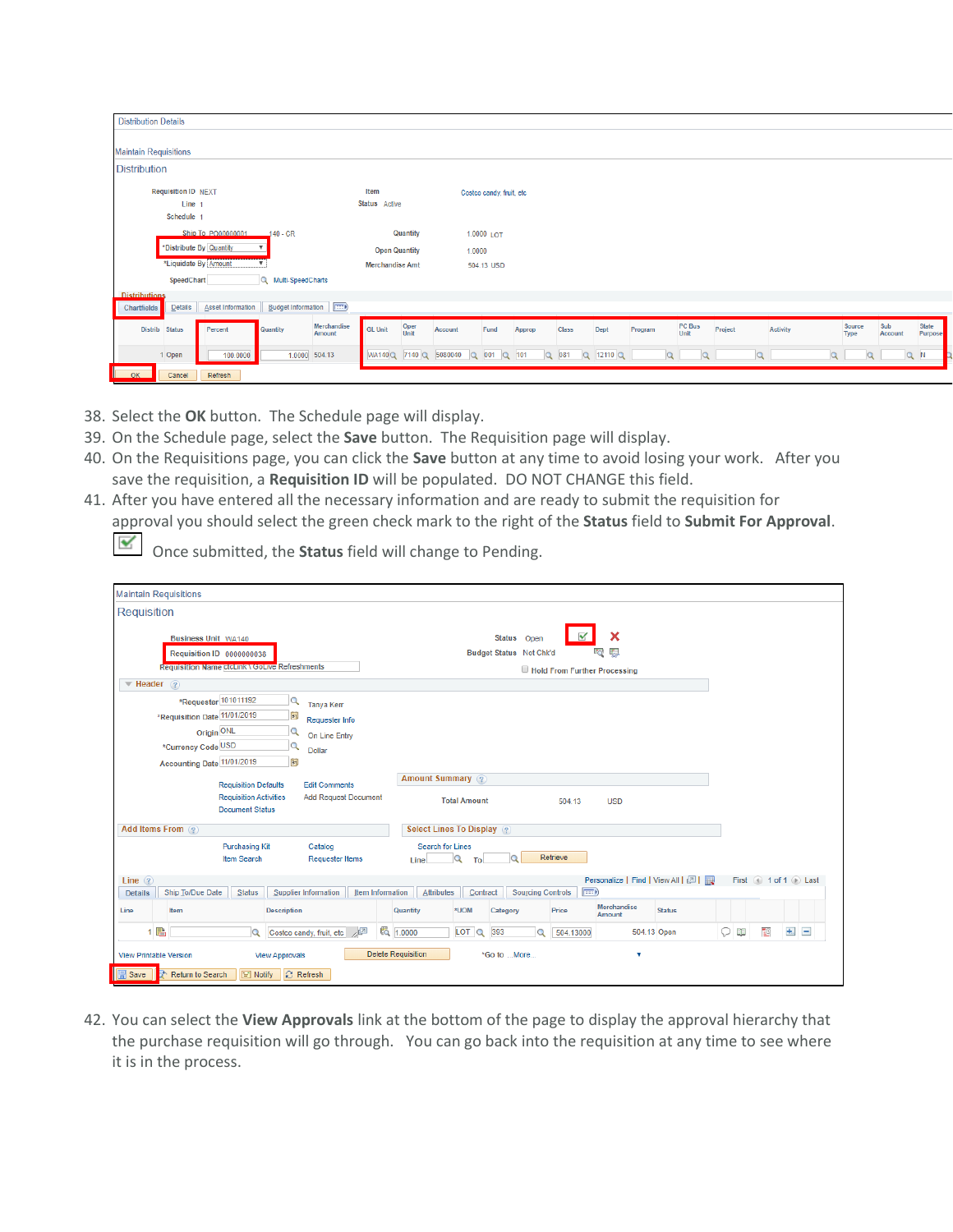| <b>Maintain Requisitions</b>                                                                                                                                                       |                                                                       |                                 |                     |                                           |                              |                              |                                   |        |           |                       |
|------------------------------------------------------------------------------------------------------------------------------------------------------------------------------------|-----------------------------------------------------------------------|---------------------------------|---------------------|-------------------------------------------|------------------------------|------------------------------|-----------------------------------|--------|-----------|-----------------------|
| Requisition                                                                                                                                                                        |                                                                       |                                 |                     |                                           |                              |                              |                                   |        |           |                       |
| Business Unit WA140<br>Requisition ID 0000000038<br>Requisition Name ctcLink \ GoLive Refreshments                                                                                 |                                                                       |                                 |                     | Status Pending<br>Budget Status Not Chk'd | Hold From Further Processing | ×<br>磦<br>iig.               |                                   |        |           |                       |
| $\blacktriangledown$ Header $(2)$                                                                                                                                                  |                                                                       |                                 |                     |                                           |                              |                              |                                   |        |           |                       |
| *Requester 101011192<br>$\overline{a}$<br>*Requisition Date 11/01/2019<br>$\overline{\mathbf{B}}$<br>Origin ONL<br>Q<br>*Currency Code USD<br>Q<br>Accounting Date 11/01/2019<br>同 | <b>Tanya Kerr</b><br>Requester Info<br>On Line Entry<br><b>Dollar</b> |                                 |                     |                                           |                              |                              |                                   |        |           |                       |
| <b>Requisition Defaults</b>                                                                                                                                                        | <b>Edit Comments</b>                                                  | Amount Summary ?                |                     |                                           |                              |                              |                                   |        |           |                       |
| <b>Requisition Activities</b><br><b>Document Status</b>                                                                                                                            | <b>Add Request Document</b><br><b>Custom Fields</b>                   |                                 | <b>Total Amount</b> |                                           | 504.13                       | <b>USD</b>                   |                                   |        |           |                       |
| Add Items From 2                                                                                                                                                                   |                                                                       | Select Lines To Display 2       |                     |                                           |                              |                              |                                   |        |           |                       |
| <b>Purchasing Kit</b><br><b>Item Search</b>                                                                                                                                        | Catalog<br><b>Requester Items</b>                                     | <b>Search for Lines</b><br>Line | Q<br>To             |                                           | Retrieve                     |                              |                                   |        |           |                       |
| Line $(2)$                                                                                                                                                                         |                                                                       |                                 |                     |                                           |                              |                              | Personalize   Find   View All   2 |        |           | First 4 1 of 1 1 Last |
| Ship To/Due Date<br><b>Status</b><br>Supplier Information<br><b>Details</b><br>Item<br>Description<br>Line                                                                         | <b>Item Information</b>                                               | Attributes<br>Quantity          | Contract<br>*UOM    | <b>Sourcing Controls</b><br>Category      | <b>EXP</b><br>Price          | <b>Merchandise</b><br>Amount | <b>Status</b>                     |        |           |                       |
| 1 唱                                                                                                                                                                                | 暍<br>Costco candy, fruit, etc /                                       | 1.0000                          | LOT Q               | 393<br>$\alpha$                           | 504.13000                    |                              | 504.13 Pending                    | Q<br>Œ | <b>RO</b> | $+$<br>$\equiv$       |
| <b>View Printable Version</b><br><b>View Approvals</b><br><b>同</b> Save<br>a <sup>+</sup> Return to Search<br>Refresh<br><b>Notify</b><br>B.                                       |                                                                       | <b>Delete Requisition</b>       |                     | *Go to More                               |                              | v                            |                                   |        |           |                       |

| <b>View Approvals</b>    |                                                   |                                                           |  |
|--------------------------|---------------------------------------------------|-----------------------------------------------------------|--|
|                          |                                                   |                                                           |  |
|                          |                                                   |                                                           |  |
|                          | <b>Business Unit WA140</b>                        | Number of Lines 1                                         |  |
|                          | <b>Requisition ID 0000000038</b>                  | <b>Total Amount</b>                                       |  |
|                          | Requisition Name ctcLink \ GoLive Refreshments    |                                                           |  |
|                          | Requested For Tanya Kerr                          |                                                           |  |
|                          | Status Pending                                    |                                                           |  |
|                          | <b>Budget Status Not Checked</b>                  |                                                           |  |
|                          |                                                   |                                                           |  |
|                          | <b>Procurement Approval</b>                       |                                                           |  |
|                          |                                                   | ctcLink \ GoLive Refreshments:Pending                     |  |
|                          | Buyer Approver <\$1,000                           |                                                           |  |
| Pending                  |                                                   |                                                           |  |
| $\circ$                  | <b>Brenda Shular</b><br>Reg Amount Header Level 1 |                                                           |  |
|                          |                                                   |                                                           |  |
|                          | <b>Commodity Approval</b>                         |                                                           |  |
|                          |                                                   | ctcLink \ GoLive Refreshments: Awaiting Further Approvals |  |
|                          | <b>Commodity Approval - Food</b>                  |                                                           |  |
| <b>Not Routed</b>        |                                                   |                                                           |  |
|                          | Shanda Haluapo<br>User list of Executive Lev 54   |                                                           |  |
|                          |                                                   |                                                           |  |
| <b>Dir/Dean Approval</b> |                                                   |                                                           |  |
|                          |                                                   | ctcLink \ GoLive Refreshments: Awaiting Further Approvals |  |
| Dir/Dean Approval        |                                                   |                                                           |  |
| <b>Not Routed</b>        |                                                   |                                                           |  |
|                          | Shanda Haluapo<br>User list of Executive Lev 41   |                                                           |  |
|                          |                                                   |                                                           |  |
|                          |                                                   |                                                           |  |
|                          |                                                   |                                                           |  |